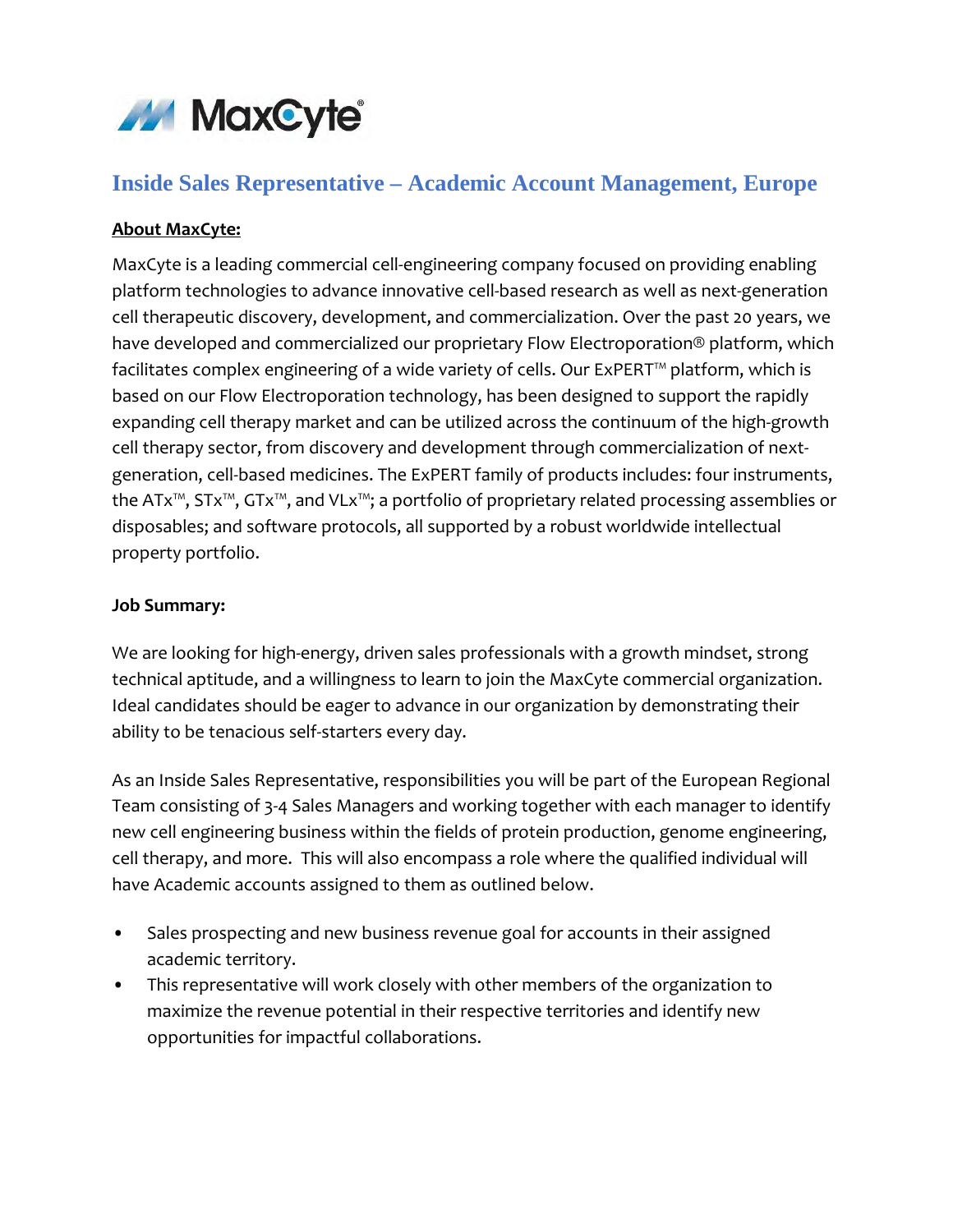You will be interacting with our Marketing, Field Applications, and technical teams on a weekly basis. This is an exciting opportunity to play a critical role on our growing inside sales team and to make a major impact across MaxCyte's commercial organization.

#### **Job Responsibilities:**

#### Inside Sales

- Create a great first impression to our prospects and customers by providing them with a world-class experience
- Create and prioritize strategic target account lists within a defined territory alongside the Sales Managers and the Academic Business Development manager to help qualify and hand off leads in order to fill their pipelines
- Research and build new as well as existing commercial & non-commercial accounts
- Employ an omni-prospecting approach that is comprised of using email sequencing campaigns, outbound calls, LinkedIn messaging, video outreach, etc.
- Conduct high-level conversations with key decision makers in prospect accounts
- Facilitate a smooth transition of qualified business opportunities to MaxCyte's Sales Managers
- Achieve monthly quotas of qualified meetings and opportunities developed on behalf of the sales managers they are assigned to work with.
- Help our organization to meet sales targets, provide accurate forecasting, and maintain leads, opportunities, and customer information in the Salesforce CRM database.
- Qualify in-bound marketing qualified leads and guide new leads to the products that best meet need by coordinating with internal team to address customer questions or objections
- Support marketing events, both in-person and virtual via inside sales methods
- Share best practices for prospecting & account development with the global commercial organization

### Academic Account Management

- Drive revenue and establish relationships with existing and new academic accounts
- Identify and manage academic customer profiles critical to closing a deal ranging from PIs, Lab Managers, Postdocs, Business Development Managers, to Procurement
- Present MaxCyte's technology platform & value proposition to new prospects in each technical vertical and customer segment